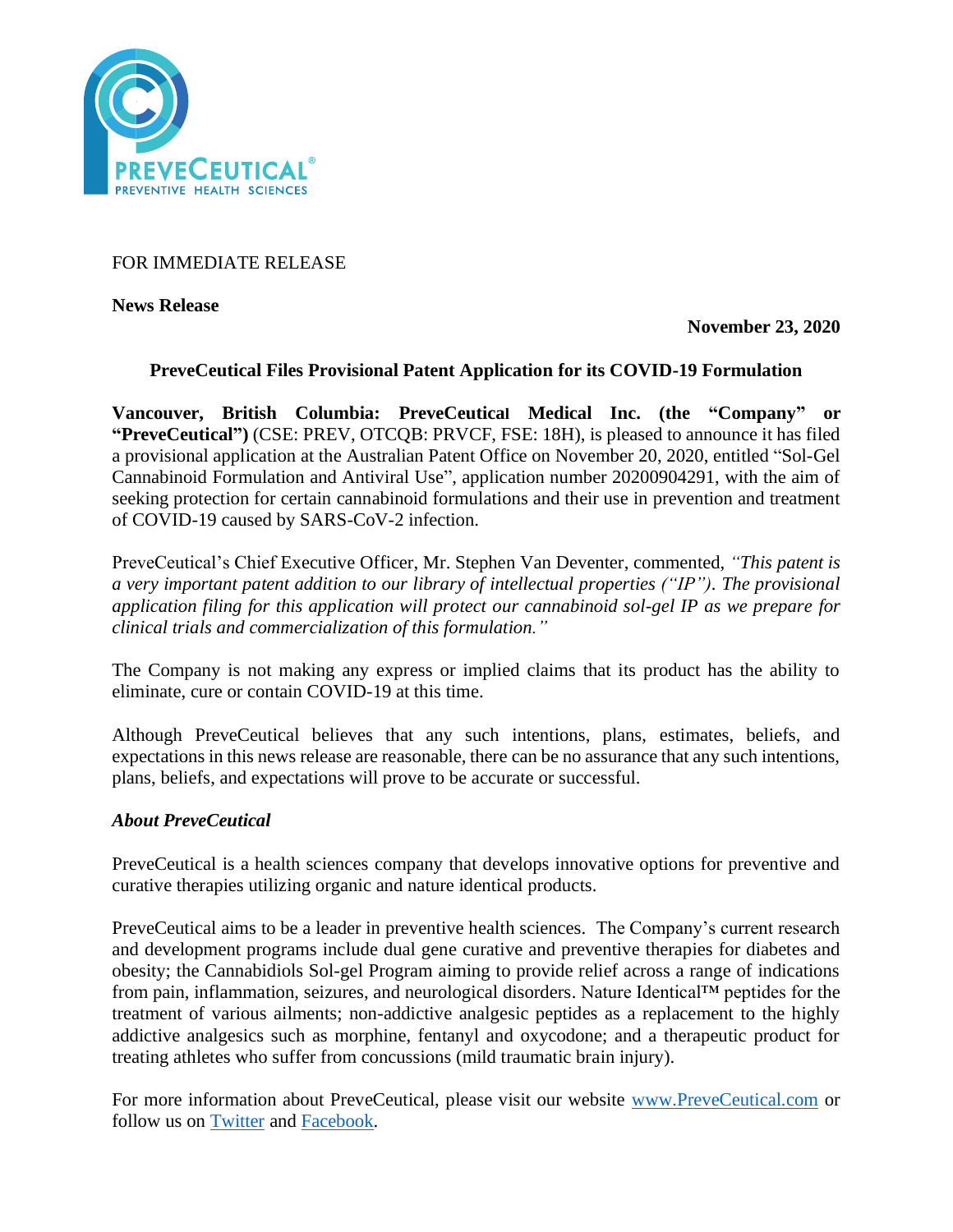### *On behalf of the Board of Directors of PreveCeutical*

*Stephen Van Deventer, Chairman and Chief Executive Officer*

#### *For further information, please contact:*

*Stephen Van Deventer: +1 604 306 9669*

*Or Investor Relations* [ir@preveceutical.com](mailto:ir@preveceutical.com)

#### *Forward-Looking Statements:*

This news release contains forward-looking statements and forward-looking information (collectively, "forwardlooking statements") within the meaning of applicable Canadian and U.S. securities legislation, including the United States Private Securities Litigation Reform Act of 1995. All statements in this news release that are not purely historical are forward-looking statements and include any statements regarding beliefs, plans, expectations and orientations regarding the future, including, without limitation, the successful development of the COVID-19 CBD Sol-Gel formulations as a potential treatment for COVID-19 caused by SARS-CoV-2 infection, that PreveCeutical will seek fast track solutions from various governmental regulators with respect to the COVID-19 CBD Sol-Gel formulations once their development is complete, the anticipated timing of continued research interests of PreveCeutical, PreveCeutical's anticipated business plans, and its prospects of success in executing its proposed plans. Often, but not always, forward-looking statements can be identified by words such as "will", "pro forma", "plans", "expects", "may", "should", "budget", "schedules", "estimates", "forecasts", "intends", "anticipates", "believes", "potential", "proposes" or variations of such words including negative variations thereof and phrases that refer to certain actions, events or results that may, could, would, might or will occur or be taken or achieved. Forward-looking statements are based on certain assumptions regarding PreveCeutical, including expected growth, results of operations, including PreveCeutical's research and development activities, performance, industry trends, growth opportunities, that the appropriate cannabinoid extracts required for research on the COVID-19 CBD Sol-Gel formulations, that PreveCeutical will be granted requisite expedited approvals by governmental regulators with respect to the COVID-19 CBD Sol-Gel formulations, and that PreveCeutical will be able to obtain the financing required to carry out the COVID-19 CBD Sol-Gel Program, retain and attract qualified research personnel and obtain and/or maintain the necessary intellectual property rights needed to carry out future business activities.

Actual results could differ from those projected in any forward-looking statements due to numerous factors including, risks and uncertainties relating to: complexities and delays in connection with research and development activities and the actual results of research and development activities including the successful development of the COVID-19 CBD Sol-Gel formulations as a potential treatment for COVID-19 caused by SARS-CoV-2 infection; the ability of PreveCeutical to, among other things, protect its respective intellectual property, obtain any required governmental, regulatory or stock exchange approvals, permits, consents or authorizations required, including Canadian Securities Exchange acceptance of any planned future activities and obtaining requisite approvals from world health agencies; and the ability of PreveCeutical to commercialize products, pursue business partnerships, complete their research programs as planned, including the COVID-19 CBD Sol-Gel Program, and obtain the financing required to carry out their planned future activities. Other factors such as risks relating to epidemics or pandemics such as COVID–19, including the impact of COVID–19 on the Company's business, financial condition and results of operations, general economic, market or business conditions or changes in laws, regulations and policies affecting the biotechnology or pharmaceutical industry may also adversely affect the future results or performance of PreveCeutical. These forwardlooking statements are made as of the date of this news release and, unless required by applicable law, PreveCeutical assumes no obligation to update the forward-looking statements or to update the reasons why actual results could differ from those projected in these forward-looking statements. Although PreveCeutical believes that the statements, beliefs, plans, expectations, and intentions contained in this news release are reasonable, there can be no assurance that those statements, beliefs, plans, expectations, or intentions will prove to be accurate. Readers should consider all of the information set forth herein and should also refer to other periodic reports provided by PreveCeutical from timeto-time. These reports and PreveCeutical's filings are available at www.sedar.com. Neither the Canadian Securities